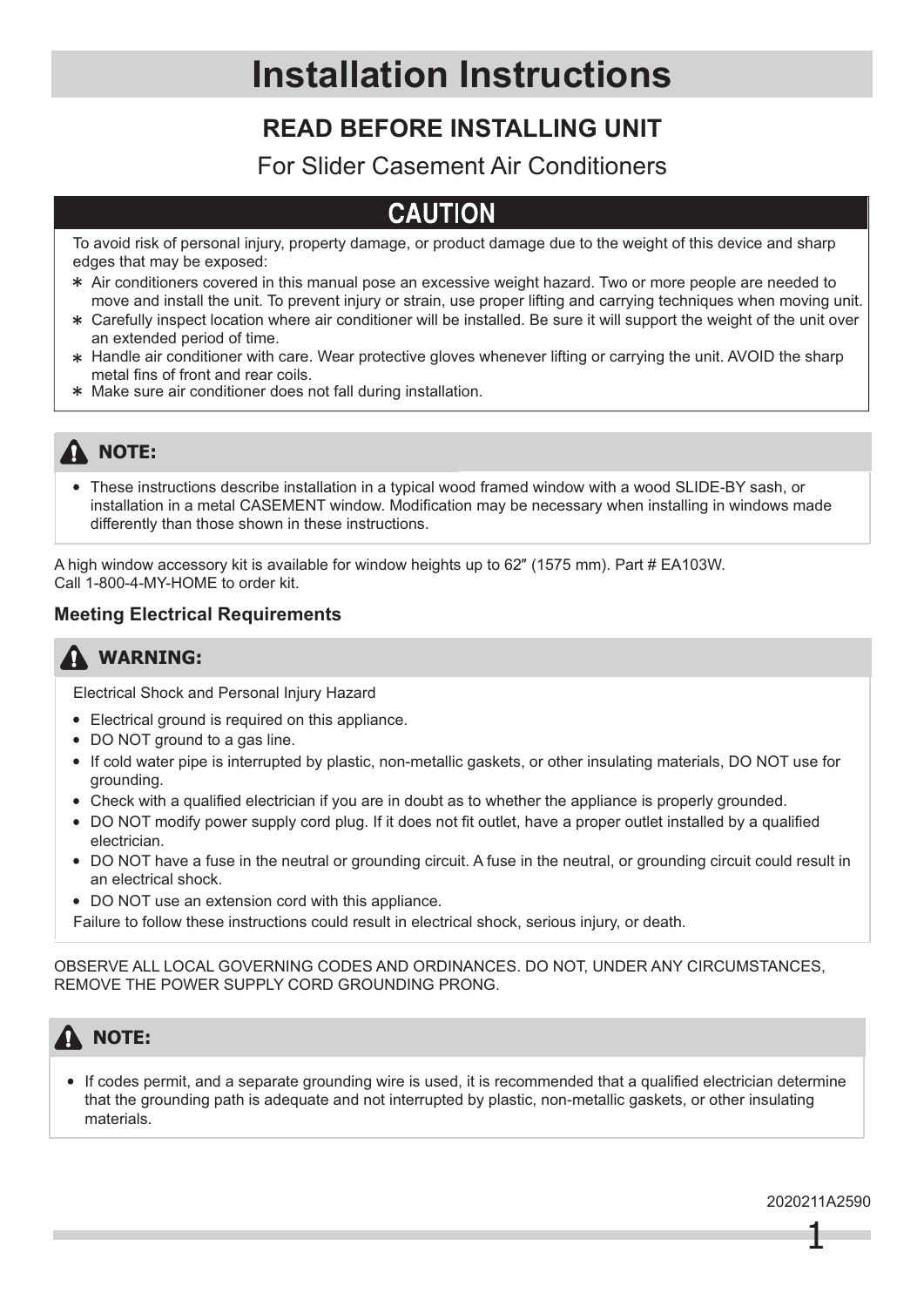#### **Receptacle Wiring:**

Receptacle wiring should be a minimum of 14 gauge. Use copper wire only. It is your responsibility to provide proper and adequate receptacle wiring, installed by a qualified electrician.

#### **Electrical Requirements:**

A 115 volt (103.5 minimum, 126.5 maximum), 60 Hertz, AC only, 15 ampere fused electrical supply is required. A time delay fuse or time delay circuit breaker is also required. A separate circuit, serving this appliance only, MUST be provided.

#### **Electrical Connection:**

Electrical grounding is required on this appliance.

#### **Recommended grounding method:**

For your personal safety, this appliance must be grounded. This air conditioner includes a power supply cord with a 3-prong grounding plug. To minimize possible electrical shock hazard:

- cord must be plugged into a matching 3-prong grounding type wall receptacle.
- must be grounded in accordance with National Electrical Code (ANSI/NFPA 70-latest version) and all local codes and ordinances.

If a matching 3-prong grounding type wall receptacle is not available, it is the responsibility of the consumer to have a properly grounded 3-prong wall receptacle installed by a qualified electrician.

#### **Preparing for Installation**

#### **Installation Tips**

**For wood-frame casement windows:**

It may be necessary to construct a frame, using at least 1" thick wood, with a 15-1/2" wide opening.

#### **For brick or cement building construction:**

It may be necessary to put a wood stool strip under air conditioner, for mounting purposes as shown FIG. 2.



Failure to adhere to the following precautions could result in personal injury and product damage.

• Because this unit weighs about 60 to 80 pounds, it is recommended that you have someone help you when installing your new unit, and that you both use proper lifting techniques. Inspect the condition of the window where unit will be installed. Be sure it will support the weight of the unit.

inner sill

wood strip mounted on top of inner sill

- This appliance must be installed according to all applicable codes and ordinances.
- Handle air conditioner with care. AVOID sharp metal fins on front and rear coils.
- Make sure your air conditioner does not fall during installation.
- Do not use water collected in the unit for drinking purposes. It is not sanitary.

| <b>Tools Required</b>       |                           |                          |                    |  |
|-----------------------------|---------------------------|--------------------------|--------------------|--|
| • Flat-head screwdriver     | Carpenter's level         | $\bullet$ Fine tooth saw | Knife and scissors |  |
| • Phillips-head screwdriver | Tape measure<br>$\bullet$ | Electric or hand drill   | Pencil             |  |

### **A** NOTE:

2

DO NOT USE ANY SCREWS OTHER THAN THOSE SPECIFIED IN THESE INSTRUCTIONS.



**INDOOR OUTDOOR**

outer sill

FIG. 2

Bottom Rail of air conditioner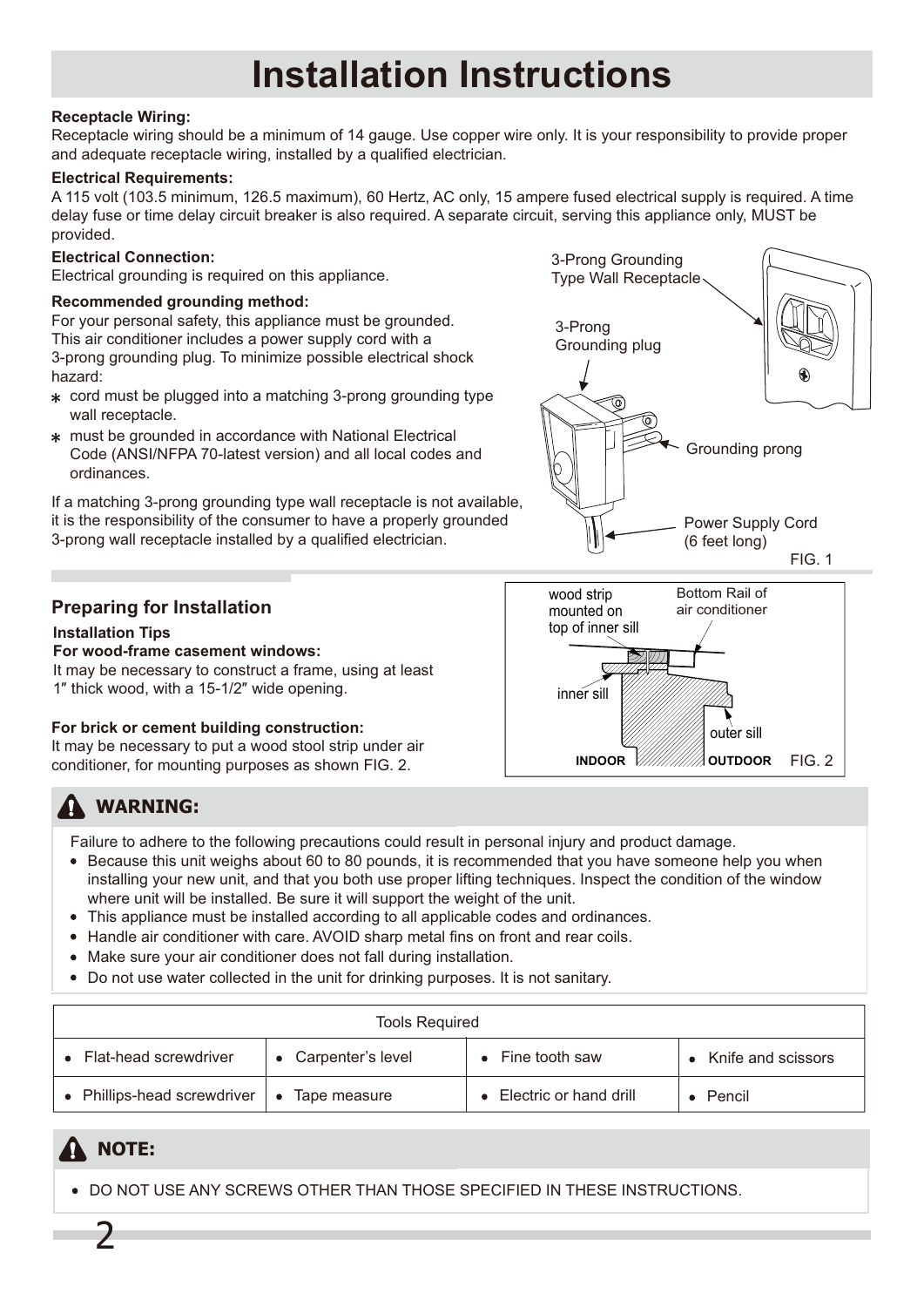1 Make sure you have all the necessary parts.

Installation kit contents (FIG.3):

| No. | Hardware                     | Qty. |
|-----|------------------------------|------|
| 1   | Platform                     |      |
| 2   | Support brace                | 1    |
| 3   | Adjustment bolt              |      |
| 4   | Hex flange nut - 1/4         |      |
| 5   | Track seal                   |      |
| 6   | Side channel seal            |      |
| 7   | Window sash seal             |      |
| 8   | Safety bracket               |      |
| 9   | Screw #10 x 2-1/2" flat-head | 2    |
| 10  | Screw #10 x 1-3/4" flat-head | 2    |

| No. | Hardware                                    | Qty. |
|-----|---------------------------------------------|------|
| 11  | Screw #10 x 1" pan-head                     | 2    |
| 12  | Screw #8 x 3/4" pan-head                    | 6    |
| 13  | Screw #8 x 3/4" self-threading              | 7    |
| 14  | Window locking bracket                      | 1    |
| 15  | Plastic window panel                        | 1    |
| 16  | Side channel                                | 2    |
| 17  | Screw-#8 x 3/8" truss head                  | 10   |
| 18  | Panel frame/seal assembly                   | 1    |
| 19  | Support bracket<br>(For Vinyl-Clad windows) | 1    |
| 20  | Safety bracket<br>(For Vinyl-Clad windows)  |      |



### **NOTE:**

Use scale below to measure length of your screws. The scale will come in handy when separating screws for installation.



- 2 Choose a proper sized window, as shown (FIG.4).
- \* 15-1/2" minimum width
- **\*** 16-1/4" maximum width (for casement windows)
- \* 21-1/2" minimum height (with window panel retainer)
- \* 20-5/16" minimum height (window panel retainer removed)
- Ǝmaximum height

## **NOTE:**

Height measurement must be of a clear opening above mounting platform. In some cases, due to a variety of stop and track arrangements, the above dimensions may vary slightly. If necessary, installation can be made by alternating window jambs. (See Alternate Window Jamb Applications.)

Choose the proper window location. **3**

Choose a window that allows the cooled air to flow freely and directly into room(s) you wish to cool. Remember, it is difficult to move air around corners. Also, choose a window that is within 6 feet of an electrical outlet as shown (FIG.5). (See Meeting Electrical Requirements/Receptacle wiring needs.) **Do not use an extension cord.**



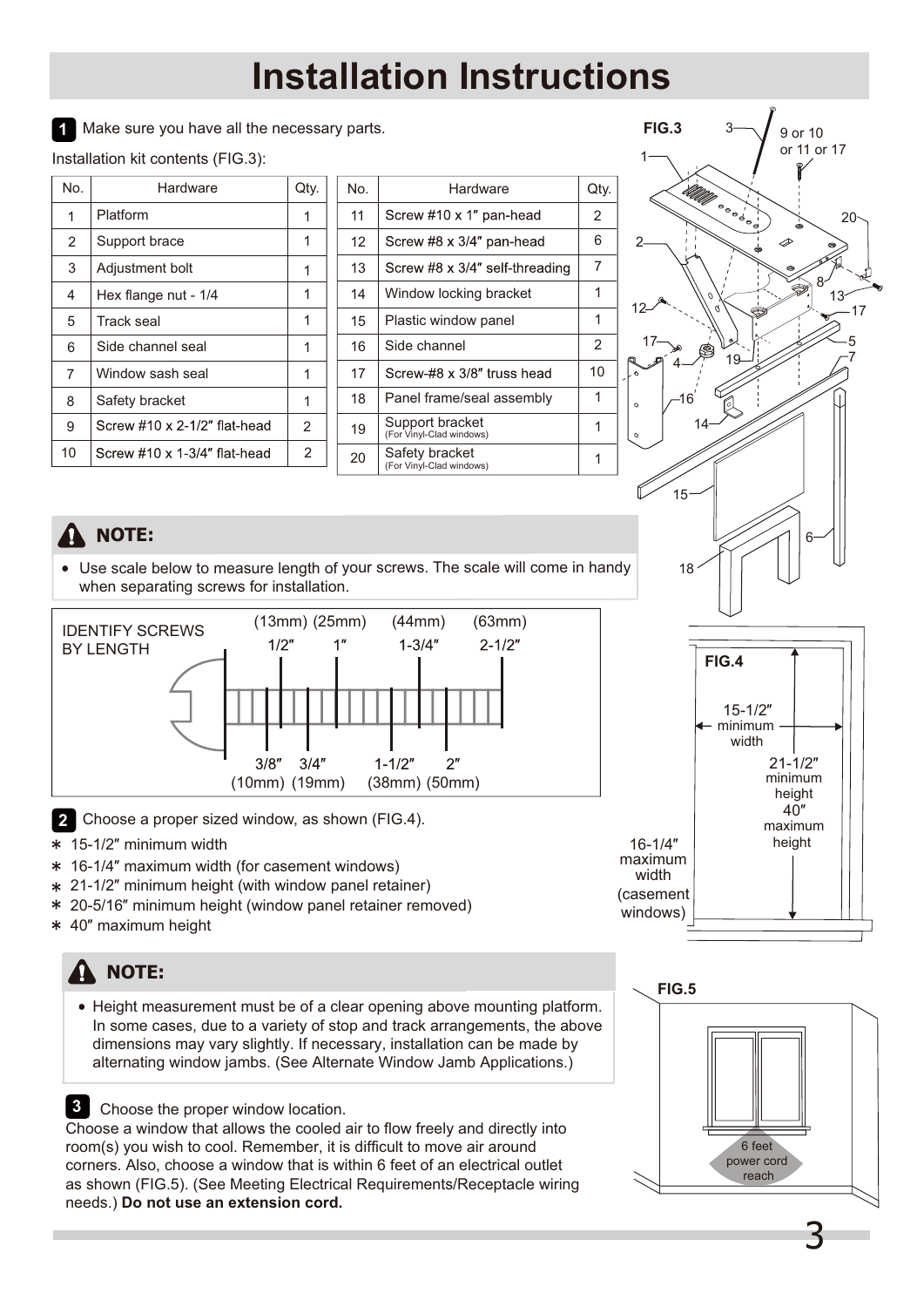#### **Installing Unit in a Sliding Window:**

 **Attach support brace to platform** as shown (FIG.6). Use adjustment **4** bolt and hex flange nut to complete assembly. Choose slot and adjustment bolt hole locations that will create a 45 degree angle between platform and support brace. Try assembly in the window to determine if platform will rest properly, and allow proper slope (3/16" lower on out side).

## **A** NOTE:

• If you are planning to use a siding-protection board (see Step 8) on the outside of your house, hold board in place when testing assembly in window.

**Measure, and lightly mark a line 8-11/16" from window jamb:** 

### **NOTE:**

• If any sash stop protrudes more than 1" from the side window jambs, the 8-11/16" measurement must be increased accordingly (FIG.7). Screen and storm window frames may also require adjustments to the measurement.

**6** Center platform assembly on the line with inside platform tab pressed against inside edge of window track as shown (FIG.8A, FIG.8B). Using the holes in the platform as a quide, mark and drill two 9/64" diameter holes. Drill holes in either track or stool.

**For vinyl-clad windows**, you need to install the support bracket on the window track before you install the platform. Follow the instructions below to do that.

1. Place the support bracket on the window sill as shown (FIG.8C). Using the holes in the support bracket as a guide, mark and drill two 1/8" diameter holes. 2. Follow Step 7 to applly the track seal on the room side of window track. 3. After applly the track seal, use two 3/8" screw (item 17) to fixing the support bracket. Make sure the support bracket is level form side to side. Proceed to Step 9 after you finish fixing the support bracket.

*T* Peel off protective backing from track seal. Apply seal to room side of window track (FIG.9). Center of seal strip should coincide with the line marked in Step 5. The two screw holes drilled in Step 6 should be directly above seal strip in the inner track.





Alternate screw location (depending on the inner sill depth)



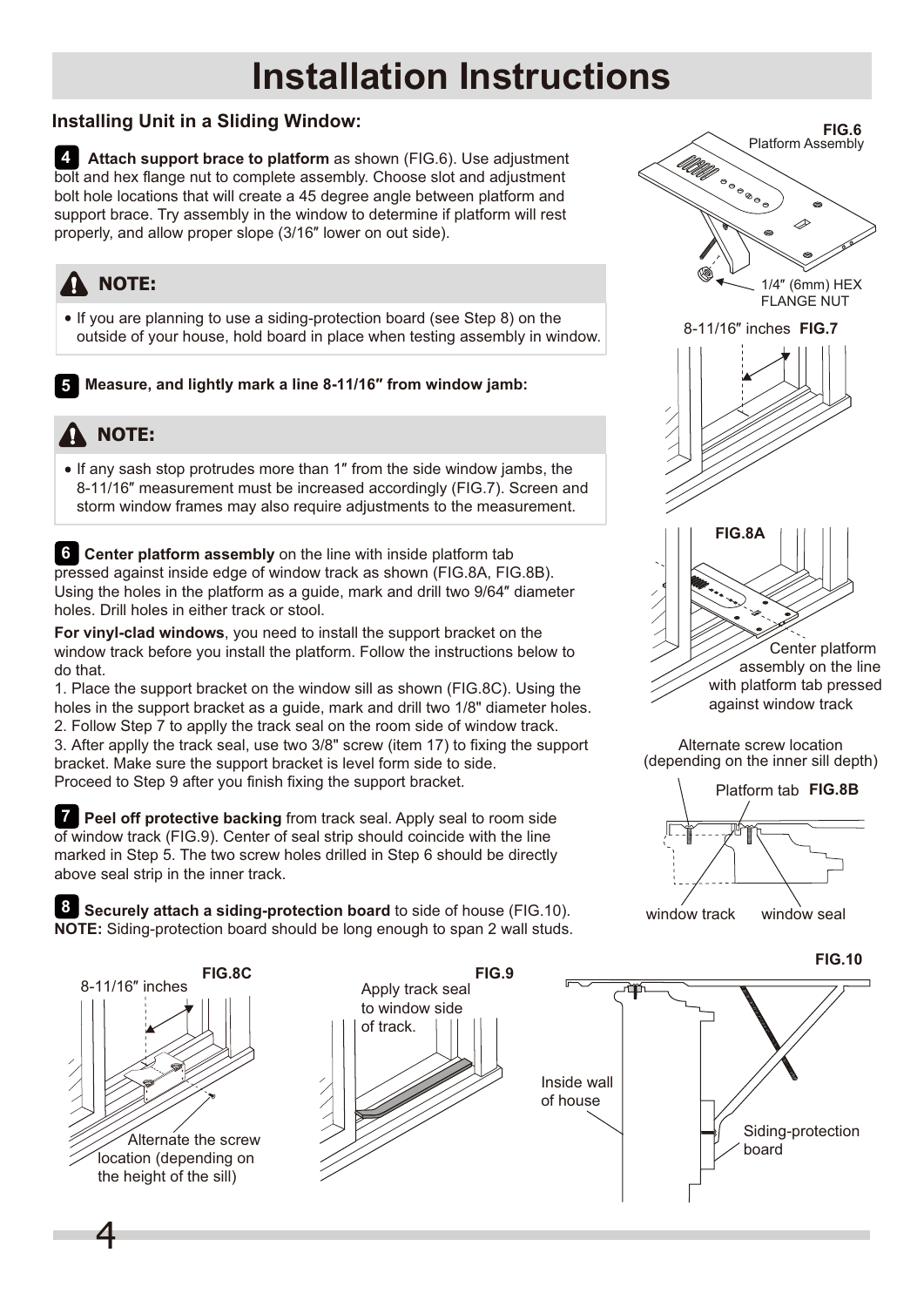**FIG.11A** Panel frame Plastic window panel **FIG.14 10 Adjust platform assembly** so that outside edge is 3/16" lower than inside edge, as shown (FIG.11A & FIG.B). This ensures proper water drainage from the air conditioner.  **Level platform assembly from side-to-side.** Also, make sure window **11** track is level. Use leveling shims as necessary to ensure unit is level from side-to-side. 12 Measure height of window opening from top of platform assembly as shown (FIG.12). Subtract 20-5/8". Mark this measurement on plastic window panel, along the longer side. **13** Clamp plastic window panel between a board and a work table, and cut along cutting line with a fine tooth saw. Remove any burrs with a file.  **Fasten side channels** to the sides of the air conditioner using 3 screws **14** (Item 17) per channel as shown (FIG.13). Start with first screw at top of channel. Make sure hook ends of channels face toward back of unit. **15** Slide plastic window panel into panel frame as shown (FIG.14), with the smooth side to the room. Slide panel frame assembly into side channels of the AC cabinet. Make sure plastic window panel is firmly enclosed on all sides by the retainer grooves. **16 Cut side channel seal** into 2 equal lengths. Remove protective backing and apply it to the rear side of cabinet side channels, starting just below panel frame assembly (FIG.15). Pinch off excess length so seal is even with the bottom of the cabinet side channel. **9** Place platform assembly, with platform tab against inside of window track, and attach it to window jamb (FIG.11A). Use appropriate length screws (Items 9-11 in preparing For Installation). **For Vinyl- Clad windows,** place platform assembly, with platform tab against insidh edge of the support bracket, and use two 3/8" screw (item 17) to attach it to support bracket as shown (FIG.11B). Put platform tab Fastening Side Channels **FIG.13**

Outside edge is  $3/16$ " lower than inside. 啞 Put platform tab against inside of track.

#### **FIG.11B**

Outside edge is 3/16" lower than inside.



**17** To remove front as shown (FIG.16)

- 1. Remove the two front retaining screws from the front frame.
- 2. Press firmly on each side of the metal case close to front, approximately 2/3 of the way down.
- 3. While pressing on the sides of the metal case, gently pull the front out and lift up to release it from the case.
- 4. Then release the electrical coupler plug.
- **NOTE:** DO NOT push or pull air direction louvers.

**18** Place air conditioner in window opening. As shown (FIG.17), it should sit on platform assembly so that window panel frame and cabinet side channels are against top and side window jambs.

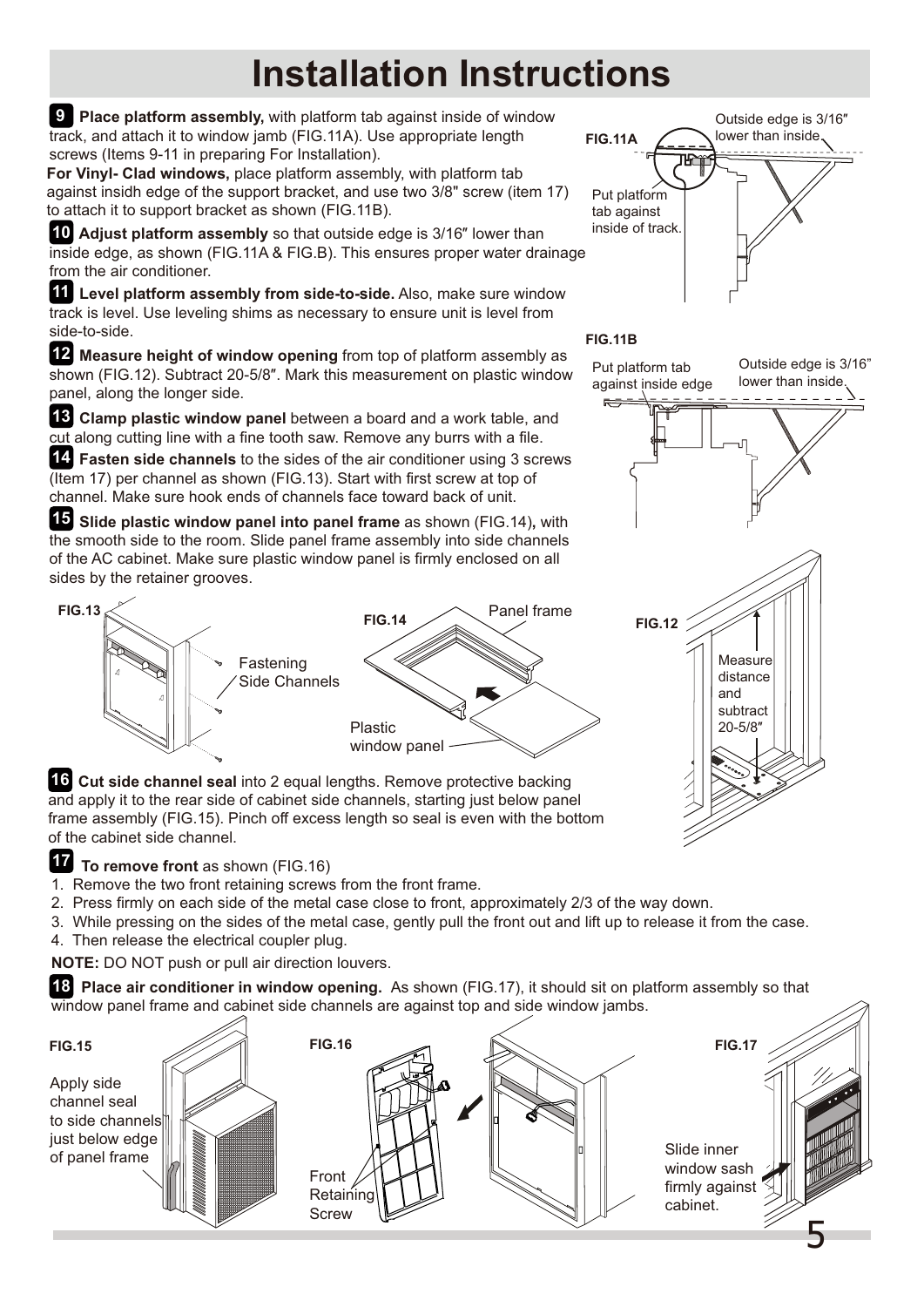**19 Slide inner window sash firmly** against side of the cabinet. Make sure not to peel the seal strips from the window track and cabinet side channels. If the panel frame does not fit snugly to the inner window sash, secure the panel frame to the sash with  $#8 \times 3/4''$  self-threading screws. Use the partially plugged holes in the panel frame. Drill  $1/8''$  pilot holes for the screws.

20 Hook the safety bracket over the base of the unit and fasten it to the front of the platform assembly (FIG.18). Use  $\overline{a}$  #8-32 x 3/4" self-threading screw.

For Vinyl-Clad windows, use Item 20 (refer to page 3) to fasten the unit to the platform.

**NOTE:** The bracket prevents movement of the air conditioner (either in or out) after completing the installation.

**21** Stuff the window sash seal between the vertical sash and the window glass, as shown (FIG.19).

22 Use the window locking bracket to lock the inner window sash to the base of the outer window sash (FIG.19). Use one #8 x  $3/4$ " screw, or #8-32 x  $3/4$ " self-threading screw. (Drill  $1/8$ " pilot hole).

 **To replace the front** first reconnect the coupler plugs, make the exhaust control positioned through the front in **23** the proper location. Gently push the front into position on the cabinet. It should click into place. Then replace the retaining screws that holds the panel in place. **DO NOT** push or pull the front panel louvers.



### **Alternate Window Jamb Applications**

To install in windows having no flanges or wood stops on the top and side jambs, the channels and panel frame must fit against a matching flange (or 1/16" max. thick angle) attached to the window jambs. FIG.20A shows this angle installed. FIG.20B & FIG.20C show alternate treatments. On the sash side of the opening, the leading corner of the inner sash becomes the flange. You can purchase the angle strip locally.



**Installing the Unit in a Casement Window**



## **NOTE:**

6

- Open the window the maximum amount to allow for clearance of the cabinet. The crank handle should be removed to allow the platform to be fastened to the jamb. If the window cannot open far enough (more than  $15-1/2"$ ) for the cabinet to clear the window, remove the window entirely by drilling out the rivets. Bolts can serve as the pivots in the feature.
- To avoid crank handle and window clearance problems, the unit can be installed in a stationary sash section. However, the horizontal mullion and the 2 glass panels must be removed before installation.

**24.** Attach support brace to platform as shown (FIG.21). Use the adjustment bolt and hex flange nut to complete the assembly. Choose the slot and adjustment bolt hole location that will create a 45 degree angle between the platform and support brace. Try the assembly in the window to determine if the platform will rest properly, and allow the proper slope (3/16" lower on outside).

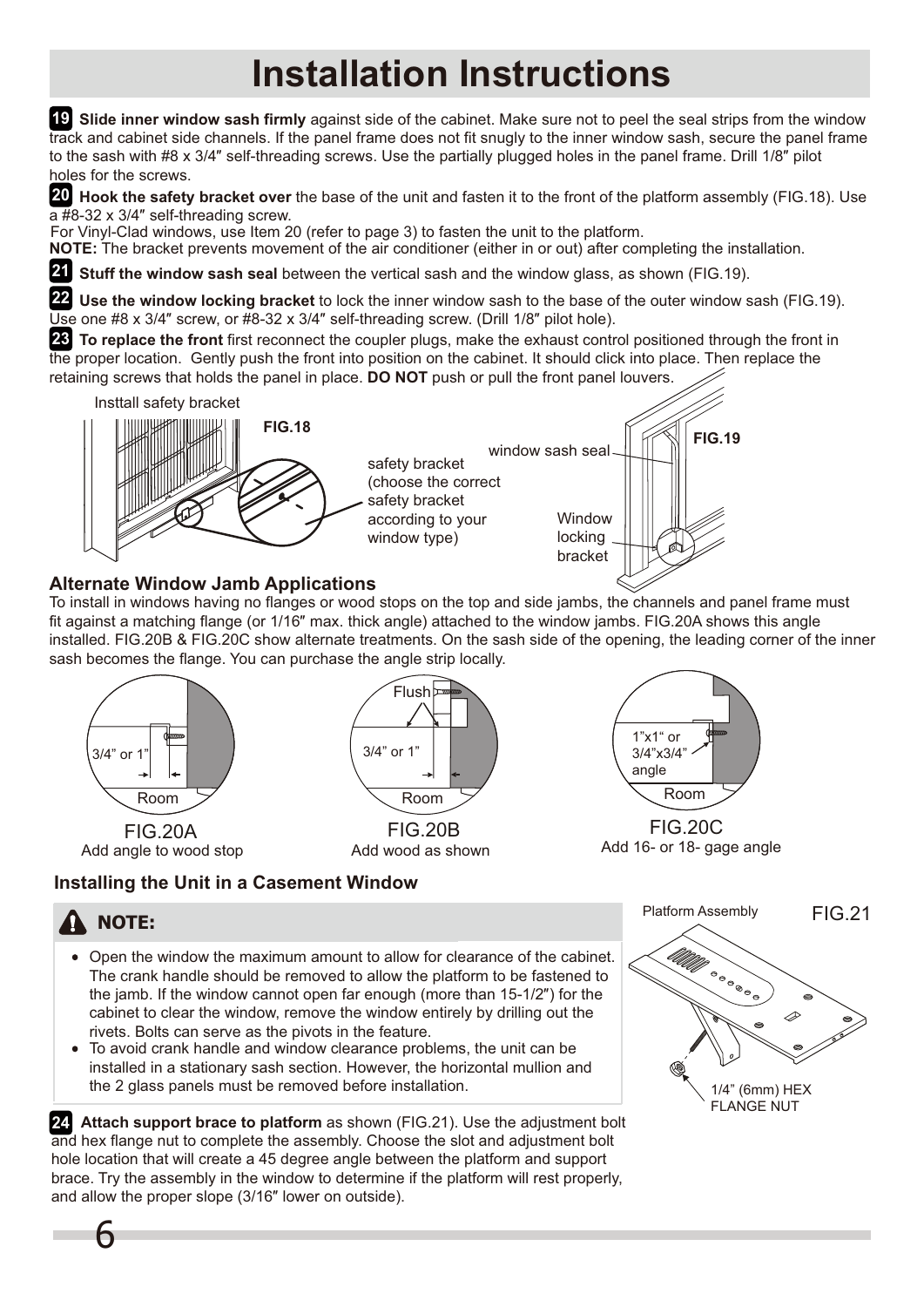## **NOTE:**

If you are planning to use a siding-protection board (see Step 29) on the outside of your house, hold the board in place when testing the assembly in the window.

25 Drill a 9/64" diameter pilot hole in the window jamb an equal distance from each side of the jamb (FIG.22), and 3/16" up from the window sill. If the hole coincides with the window lever slot in the jamb bottom, an additional hole will have to be drilled through the platform edge and the window jamb to miss this slot.

26 Peel off the protective backing from the track seal, and stick the seal to the window sill on the outside of the bottom jamb as shown (FIG.23).

**27** Screw the platform assembly to the window jamb through the pilot hole you drilled in Step 25. Use a #8 x 3/4" self-threading screw (FIG.24).

Equal distance from both sides Apply track seal to the outside



edge of the bottom window jamb.





**28** Adjust the platform assembly so that the rear of the air conditioner will be 3/16" lower than the front (tilted about 2° to 4° downward to the outside). After proper installation, condensate should not drain from the overflow drain hole during normal use, correct the slope otherwise.

## **NOTE:**

A projection below the base of the air conditioner will require the rear of the platform to be 7/16" lower than the front to create the 3/16" slant from front to rear (FIG.25) .

 **Securely attach a siding-protection board** to the side of the house where the platform assembly hit the house **29** as shown (FIG.26). The siding-protection board should be long enough to span 2 wall studs.